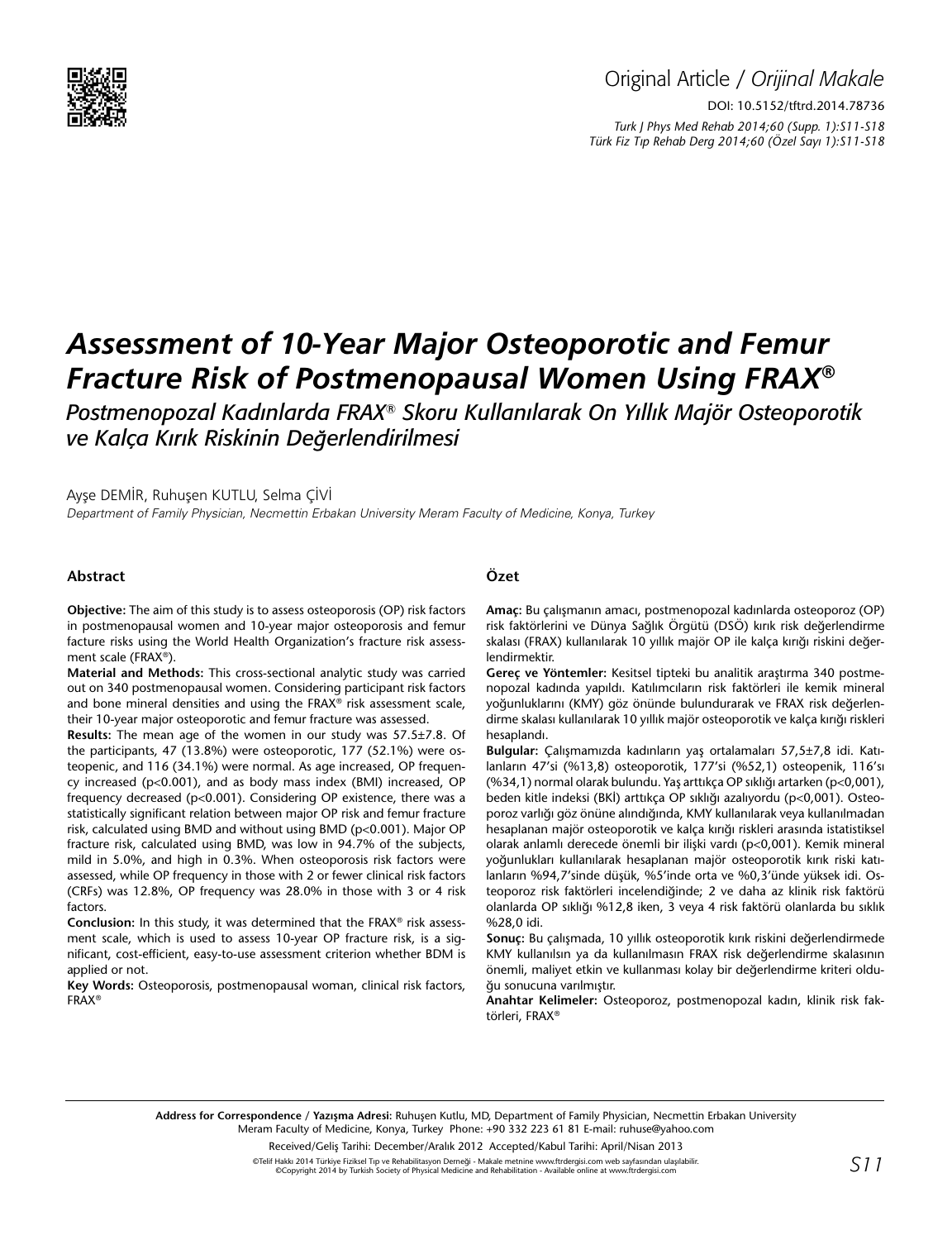# **Introduction**

Osteoporosis (OP) is characterized with a decrease in bone density and increasing bone fragility, spoiling the micro-structure of bone structure, and affects millions of women and men and is a frequently seen, chronic, progressive, and systemic disease (1-3).Osteoporosis is a serious health problem in our country, as in many other countries (1). In the diagnosis and followup of osteoporosis, double-energy X-ray absorptiometry (DXA) management is used as the golden standard (4,5).

In the Kanis et al. (6) study, major osteoporotic fracture risk ranged between 3.5%-31.0% in women; it ranged between 2.8% and 15.0% in men aged 50 and over. The treatment threshold for 10-year major osteoporotic fracture risk for 50-yearolds was 7.5%.

MEDOS is a study on femur fracture that was carried out in 6 European countries, including Turkey. According to the results of this study, femur fracture prevalence linked to osteoporosis in Turkey was determined to be 1.6 in 10,000 and 13 times less compared to European countries, and Turkey was reported to be a low-risk area according to the MEDOS study (7,8). A parental history of fracture (particularly a family history of hip fracture) means an increased risk of fracture.

In this study, our aim is to assess postmenopausal (PM) women who applied with any reason to the Family Practice Polyclinic in terms of osteoporosis risk factors and to calculate 10-year major osteoporotic and femur fracture risks with FRAX scores by measuring bone mineral density with DXA.

# **Material and Methods**

## **Study Design, Setting, and Population**

This cross-sectional analytical study was carried out on 340 postmenopausal women who applied with any reason to the Family Practice Polyclinic of Necmettin Erbakan University between March 2010 and February 2011. Before starting the study, it was endorsed by the ethical board (Number:2010/053) of Meram Medical Faculty of Medicine. The number of women to be included into the study was found to be 328, according to the 30% osteoporosis prevalence value, which is determined based on the IPPOT study conducted in our country (9). The participants were informed about the study, and written and oral approvals were obtained from volunteers.

#### **Bone Mineral Density (BMD)**

Bone mineral density (BMD) is a [medical term](http://en.wikipedia.org/wiki/Medical_term) normally referring to the amount of mineral matter per square centimeter of [bones](http://en.wikipedia.org/wiki/Bone). The measurement is painless and non-invasive and involves low radiation exposure. BMD measurement was done with the (DXA) method by using a Lunar GE device (MDL DPX Prodigy-tech. 150070, Madison, USA) in the region of spine (L1- L3 ve L2-L4) and proximal femur. Bone densitometry is essential for confirming a diagnosis of osteoporosis and determining the degree of osteopenia (5,10).

According to the osteoporosis definition by the World Health Organization (WHO), if BMD T score is >-1, the person is normal (low risk); if T score is between -1 and -2.5, osteopenia (more

than average risk); if  $T$  score is  $\langle$ -2.5, osteoporosis risk is high (high risk); and if T score is <-2.5 and there is existence of fracture, there is established osteoporosis (very high risk) (10).

### **Fracture Risk Assessment Tool**

In 2008, Kanis et al. (6) carried out a study to determine 10-year fracture risk. With this study, which is entitled A Fracture Risk Assessment Tool (FRAX™), considering femur neck T score and clinical risk factors (CRFs), it is possible to calculate femur fracture and any major osteoporotic fracture for 10 years. Using FRAX scoring, 10-year fracture risk can be automatically calculated. Ten-year fracture risk possibility increases as risk factors increase (11).

The "WHO Fracture Risk Assessment Tool" algorithm, which is known as FRAX<sup>™</sup> and which is accepted by WHO in osteoporotic fracture risk calculation, is entered in the system according to some countries (12,13). According to records, considering that femur fracture incidence has increased since 1988-1989, the FRAX model is to be revised according to the latest data. In this context, based on the results of the FRACTURK study by Tuzun et al. (8), the Turkish model of FRAX was revised in June 2011. In this study, we calculated 10-year fracture risk using FRAX®, which is unique to Turkey (Figure 1) and which was revised in June 2011. In this study, we used the 10-year probability of fracture with BMD and without BMD calculated by using FRAX®. Following the assessment of fracture risk using FRAX® in the absence of BMD, the patient may be classified to be at low, intermediate, or high risk.

#### **Threshold Values for Femur and Major Osteoporotic Fracture**

Lorenc et al. (14), in their study on osteoporosis method, accepted 2 threshold treatment values for femur and major osteoporotic fracture. The threshold value was between 10.0%- 20.0% for major osteoporotic fracture and 5.0% and 10.0% for femur fracture. If it is <10.0% for major osteoporosis, it means low risk; between 10.0 and 20.0% means mild risk; and if >20.0%, there is high risk. For femur fracture, <5.0% is low risk, mild risk if between 5.0 and 10.0%, and if >10.0%, there is high risk.

## **Statistical Analysis**

The encoding and statistical analyses of the data were performed on the computer using the SPSS 13.0 package software. The minimum, maximum, mean, standard deviation, median, and percentages were calculated in the analysis of the data. We used the Pearson correlation coefficient and chi-square test to assess the statistical significance between groups. Linear regression analysis and adjusted R square were used to compare parameters. The relationship between categorical variables was assessed by using the nonparametric counterparts to the student t-test. A p-value of <0.05 was taken as the level of statistical significance.

## **Results**

Three hundred forty postmenopausal women participated in our study. Mean age of the participants was found to be 57.5±7.8 (min=44, max=83, median=56). While 313 (92.1%) of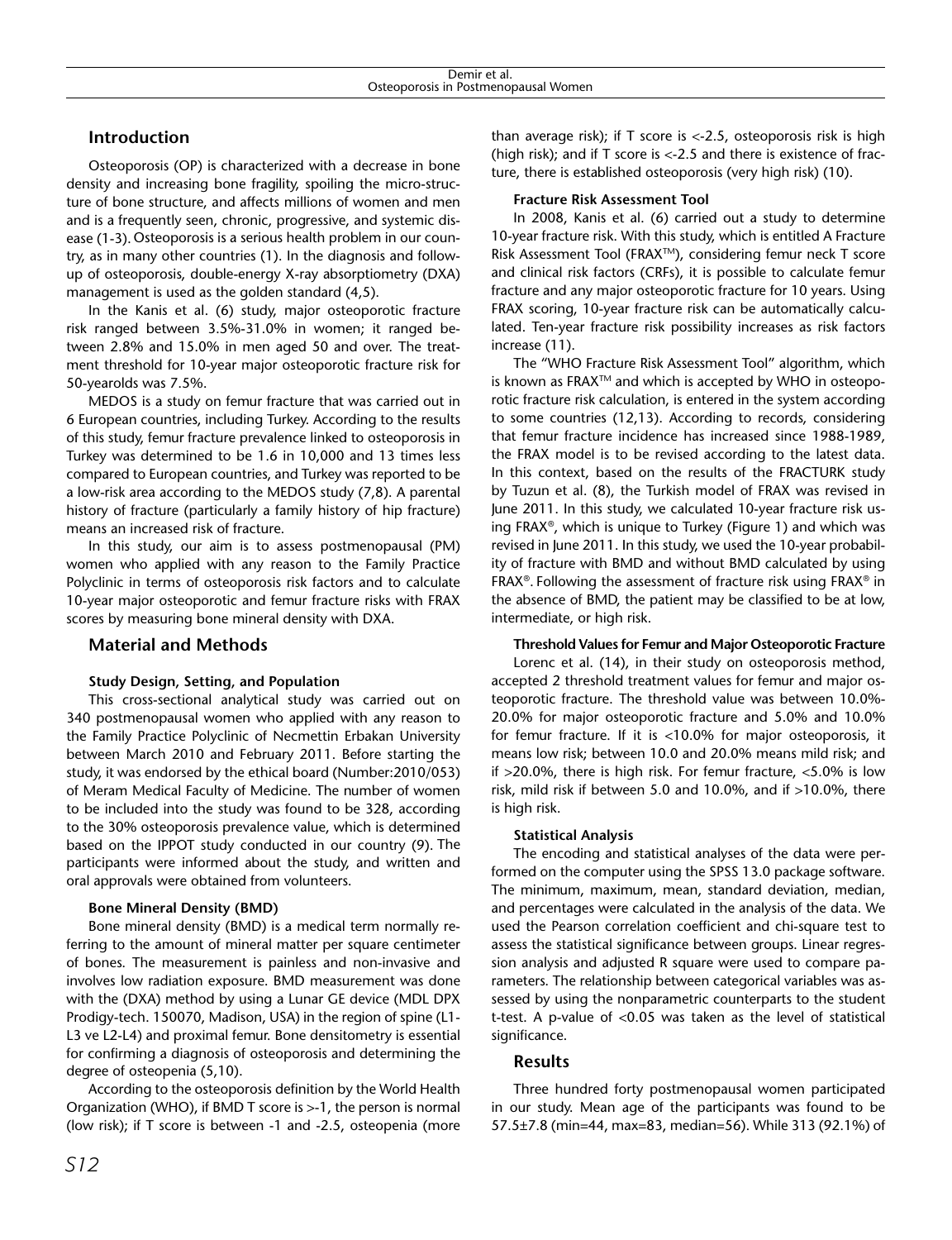Demir et al. Osteoporosis in Postmenopausal Women

| G                                   | http://www.shef.ac.uk/FRAX/tool.jsp?locationValue=1                                               | $\vee$ $\leftrightarrow$ $\times$ Google<br>$\rho$ . |
|-------------------------------------|---------------------------------------------------------------------------------------------------|------------------------------------------------------|
| Windows Live<br>Live Search         | r  Q<br>Venilikler Profil Posta Fotoğraflar Takvim<br>E ·<br>MSN Paylaş                           | / Oburum aç                                          |
|                                     | FRAX - WHO Fracture Risk Assessment Tool                                                          | A · 同 · 删 · isyfa · C Aradar ·                       |
|                                     | <b>FRAX</b><br><b>WHO Fracture Risk Assessment Tool</b>                                           |                                                      |
|                                     | HOME<br><b>CALCULATION TOOL</b><br><b>PAPER CHARTS</b><br>FAQ<br><b>REFERENCES</b>                | Select a Language                                    |
|                                     | Calculation Tool                                                                                  |                                                      |
|                                     |                                                                                                   |                                                      |
|                                     | Please answer the questions below to calculate the ten year probability of fracture with BMD.     |                                                      |
|                                     |                                                                                                   |                                                      |
|                                     | About the risk factors (i)<br><b>Country: Turkey</b><br>Name / ID:                                |                                                      |
|                                     |                                                                                                   |                                                      |
|                                     | Questionnaire:<br>10. Secondary osteoporosis<br>$\bullet$ No Yes                                  |                                                      |
|                                     | 11. Alcohol 3 or more units per day (+)No (-)Yes<br>1. Age (between 40-90 years) or Date of birth |                                                      |
| <b>Weight Conversion:</b><br>pound: | Date of birth:<br>12. Femoral neck BMD (g/cm2)<br>Age:                                            |                                                      |
| convert                             | 72<br>D:<br>M:<br>T-Score<br>٠.<br>$-1.0$                                                         |                                                      |
|                                     | 2. Sex<br>Male Female<br>Clear<br>Calculate                                                       |                                                      |
|                                     | 3. Weight (kg)<br>58                                                                              |                                                      |
|                                     | <b>BMI 22.1</b><br>4. Height (cm)<br>162                                                          |                                                      |
| <b>Height Conversion:</b><br>inch:  | c<br>The ten year probability of fracture (%)<br>5. Previous fracture<br>$\odot$ No $\odot$ Yes   |                                                      |
| convert                             | with BMD<br>6. Parent fractured hip<br>No Ves                                                     |                                                      |
|                                     | 1.3<br>Major osteoporotic<br>7. Current smoking                                                   |                                                      |
|                                     | $\odot$ No Yes<br>0.4<br>Hip fracture<br>8. Glucocorticoids                                       |                                                      |
|                                     | $\odot$ No Yes<br>9. Rheumatoid arthritis<br>$\odot$ No $\odot$ Yes                               |                                                      |

Figure 1. World Health Organization's fracture risk assessment scale (FRAX®)

participants had 2 or fewer clinical risk factors (CRFs), 25 (7.4%) of them had between 3 and 4, and 2 of them had (0.6%) 5 and more CRFs. When femur neck, L1-L4, and femur trochanter DXA results are considered as a whole, 47 (13.8%) cases were osteoporotic, 177 (52.1%) of them were osteopenic, and 116 (34.1%) were found to be normal. The sociodemographic characteristics of participants are shown in Table 1. At 56, which is the median age, and above, OP frequency (20.7%) was found to be 4.310 times (5.8%) more compared to those <56 year old [OR=4.310, 95% CI; (2.012-9.232)], and this difference was statistically significant ( $\chi^2$ =30.974) (p<0.001). It was found that as BMI increased, OP frequency decreased ( $\chi^2$ =20.676) (p<0.001). No significant relation was found between the number of CRFs; smoking, alcohol, and caffeine consumption; and OP frequency  $(p>0.05)$ .

Of the participants, 56 (16.5%) had a family history of OP and 23 (6.8%) had a history of fracture at any area of their body in any period in their life from falling, 41 had (12.1%) a close family member with osteoporotic fracture history, and 13 (3.8%) had close family members with femur fracture history.

No significant relation was found between OP history in family, fracture and femur fracture history in themselves, and close family and OP frequency (p>0.05). There was no significant relation between Type 2 DM, hypertension, chronic hepatic disease, malabsorption, RA, hyperthyroid, and hypothyroid existence and OP frequency (p>0.05).

There was no significant relation between glucocorticoid, heparin, thyroid hormone, anti-convulsion drug, anti-acid drug, and insulin use and hormone replacement treatment (HRT) and OP incidence frequency (p>0.05).

When major OP fracture risks, calculated using FRAX® score with BMD and without BMD, are considered, major OP fracture with BMD 94.7% (n=322) was low, 5.0% (n=17) was middle, and 0.3% (n=1) was in the high-risk group; for major OP fracture without BMD, 91.8% (n=312) was low, 7.6% (n=26) was middle, and 0.6% (n=2) was in the high-risk group (Table 2). When participants' femur fracture risk with BMD and without BMD were assessed, 97.9% (n=333) had low risk for femur fracture with BMD,  $1.8\%$  (n=6) had middle, and 0.3% had (n=1) high risk, and for femur fracture without BMD, 97.1% (n=330)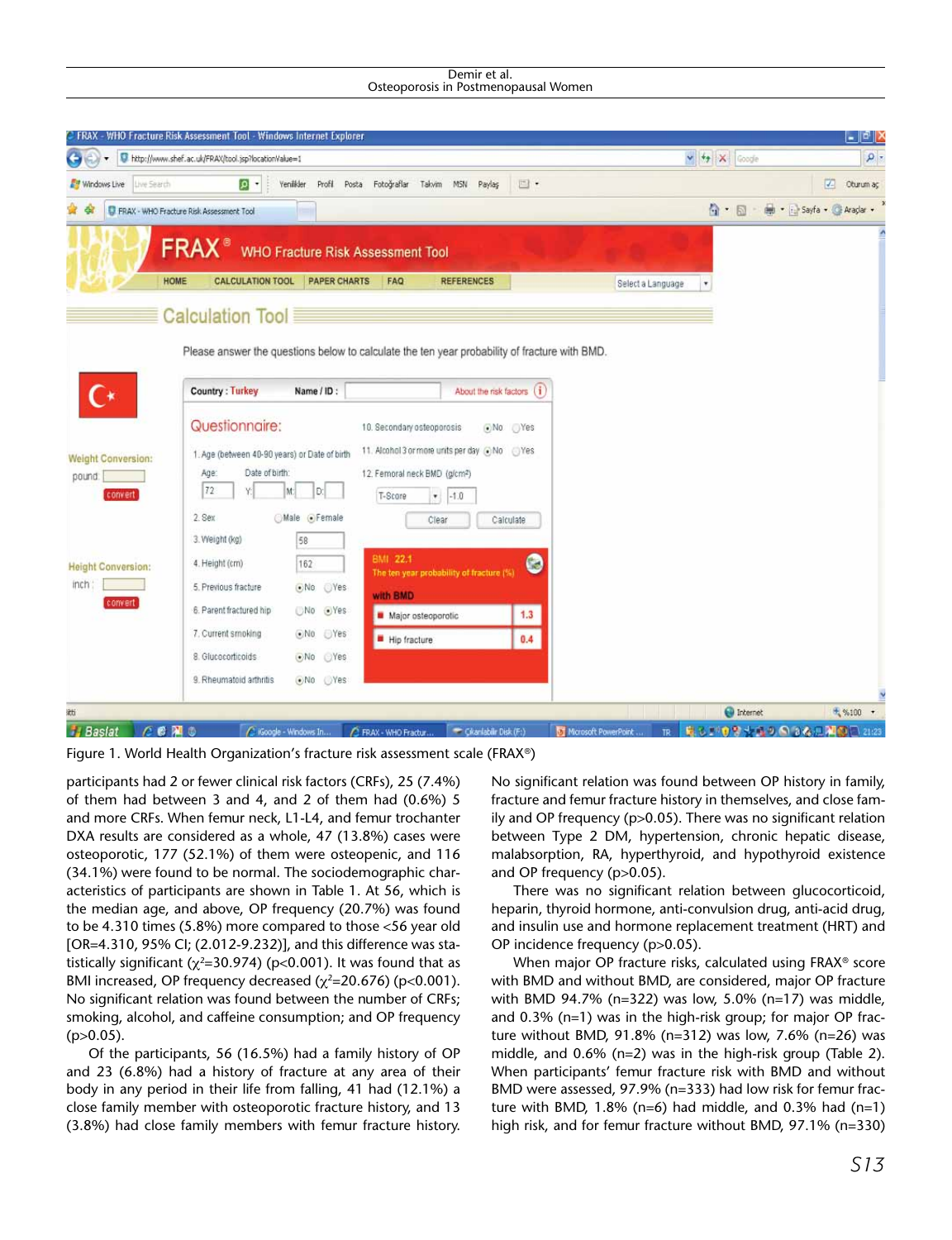#### Demir et al. Osteoporosis in Postmenopausal Women

|                    | Table 1. The sociodemographic characteristics of participants |         |              |      |                |      |                |      |          |                           |
|--------------------|---------------------------------------------------------------|---------|--------------|------|----------------|------|----------------|------|----------|---------------------------|
|                    | Osteoporotic                                                  |         | Osteopenic   |      | Normal         |      | <b>Total</b>   |      |          |                           |
|                    | n                                                             | $\%$    | n            | $\%$ | n              | $\%$ | n              | $\%$ | $\chi^2$ | $\boldsymbol{\mathsf{p}}$ |
| Age                |                                                               |         |              |      |                |      |                |      |          |                           |
| $\geq$ 56 years    | 38                                                            | 20.7    | 103          | 56.3 | 42             | 23.0 | 183            | 100  | 30.974   | 0.000                     |
| <56 years          | 9                                                             | 5.8     | 74           | 47.1 | 74             | 47.1 | 157            | 100  |          |                           |
| Menopause age      |                                                               |         |              |      |                |      |                |      |          |                           |
| $<$ 48 age         | 19                                                            | 11.6    | 86           | 52.8 | 58             | 35.6 | 163            | 100  | 1.299    | 0.522                     |
| $\geq$ 48 age      | 28                                                            | 15.8    | 91           | 51.4 | 58             | 32.8 | 177            | 100  |          |                           |
| Menopause duration |                                                               |         |              |      |                |      |                |      |          |                           |
| $\geq$ 10 year     | 35                                                            | 22.2    | 93           | 58.8 | 30             | 19.0 | 158            | 100  | 38.713   | 0.000                     |
| <10 year           | 12                                                            | 6.6     | 84           | 46.1 | 86             | 47.3 | 182            | 100  |          |                           |
| Occupation         |                                                               |         |              |      |                |      |                |      |          |                           |
| Nonworker          | 43                                                            | 15.0    | 147          | 51.2 | 97             | 33.8 | 287            | 100  | 2.381    | 0.304                     |
| Worker             | 4                                                             | 7.4     | 30           | 56.6 | 19             | 35.8 | 53             | 100  |          |                           |
| Education          |                                                               |         |              |      |                |      |                |      |          |                           |
| Illiterate         | 22                                                            | 25.3    | 44           | 50.6 | 21             | 24.1 | 87             | 100  | 8.978    | 0.003                     |
| Primary school     | 18                                                            | 10.2    | 90           | 50.8 | 69             | 39.0 | 177            | 100  |          |                           |
| Secondary school   | $\mathbf{1}$                                                  | 5.6     | 10           | 55.6 | $\overline{7}$ | 38.8 | 18             | 100  |          |                           |
| High school        | 5                                                             | 20.8    | 14           | 58.2 | 5              | 20.8 | 24             | 100  |          |                           |
| University         | $\mathbf{1}$                                                  | 2.9     | 19           | 55.9 | 14             | 41.2 | 34             | 100  |          |                           |
| Economic status    |                                                               |         |              |      |                |      |                |      |          |                           |
| 0-500 TL           | 12                                                            | 18.5    | 35           | 53.8 | 18             | 27.7 | 65             | 100  | 9.542    | 0.049                     |
| 501-1000 TL        | 28                                                            | 16.3    | 90           | 52.3 | 54             | 31.4 | 172            | 100  |          |                           |
| ≥1001 TL           | $\overline{7}$                                                | 6.8     | 52           | 50.5 | 44             | 42.7 | 103            | 100  |          |                           |
| Living place       |                                                               |         |              |      |                |      |                |      |          |                           |
| Province           | 29                                                            | 12.0    | 125          | 51.9 | 87             | 36.1 | 241            | 100  | 5.317    | 0.020                     |
| District           | 11                                                            | 17.5    | 29           | 46.0 | 23             | 36.5 | 63             | 100  |          |                           |
| Town               | $\mathbf 0$                                                   | 0.0     | 8            | 88.9 | $\mathbf{1}$   | 11.1 | 9              | 100  |          |                           |
| Village            | $\overline{7}$                                                | 25.9    | 15           | 55.6 | 5              | 18.5 | 27             | 100  |          |                           |
| Smoking status     |                                                               |         |              |      |                |      |                |      |          |                           |
| Yes                | 3                                                             | 13.0    | 11           | 47.8 | 9              | 39.2 | 23             | 100  | 0.188    | 0.664                     |
| <b>No</b>          | 44                                                            | 13.9    | 166          | 52.4 | 107            | 33.8 | 317            | 100  |          |                           |
| Alcohol            |                                                               |         |              |      |                |      |                |      |          |                           |
| Yes                | $\mathbf 0$                                                   | $0.0\,$ | $\mathbf{1}$ | 50.0 | $\mathbf{1}$   | 50.0 | $\overline{2}$ | 100  | 0.404    | 0.525                     |
| No                 | 47                                                            | 13.9    | 176          | 52.1 | 115            | 34.0 | 338            | 100  |          |                           |
| Habits             |                                                               |         |              |      |                |      |                |      |          |                           |
| Tea drinker        | 40                                                            | 12.9    | 169          | 52.1 | 108            | 35.0 | 309            | 100  | 2.261    | 0.133                     |
| Others             | $\overline{7}$                                                | 22.6    | $16$         | 51.6 | 8              | 25.8 | 31             | 100  |          |                           |
| BMI $(kg/m2)$      |                                                               |         |              |      |                |      |                |      |          |                           |
| Normal weight      | 14                                                            | 30.4    | 26           | 56.6 | 6              | 13.0 | 46             | 100  | 20.676   | 0.000                     |
| Overweight         | 17                                                            | 14.9    | 63           | 55.3 | 34             | 29.8 | 114            | 100  |          |                           |
| Obese              | 15                                                            | 9.5     | 77           | 48.4 | 67             | 42.1 | 159            | 100  |          |                           |
| Morbid obese       | $\mathbf{1}$                                                  | $4.8\,$ | 11           | 52.4 | 9              | 42.8 | 21             | 100  |          |                           |
| Parity status      |                                                               |         |              |      |                |      |                |      |          |                           |
| $\leq$ 2 delivery  | 15                                                            | 16.0    | 50           | 53.2 | 29             | 30.8 | 94             | 100  | 2.158    | 0.707                     |
| 3-4 delivery       | $19$                                                          | 11.7    | 83           | 50.9 | 61             | 37.4 | 163            | 100  |          |                           |
| $\geq$ 5 delivery  | 13                                                            | 15.7    | 44           | 53.0 | 26             | 31.3 | 83             | 100  |          |                           |
|                    |                                                               |         |              |      |                |      |                |      |          |                           |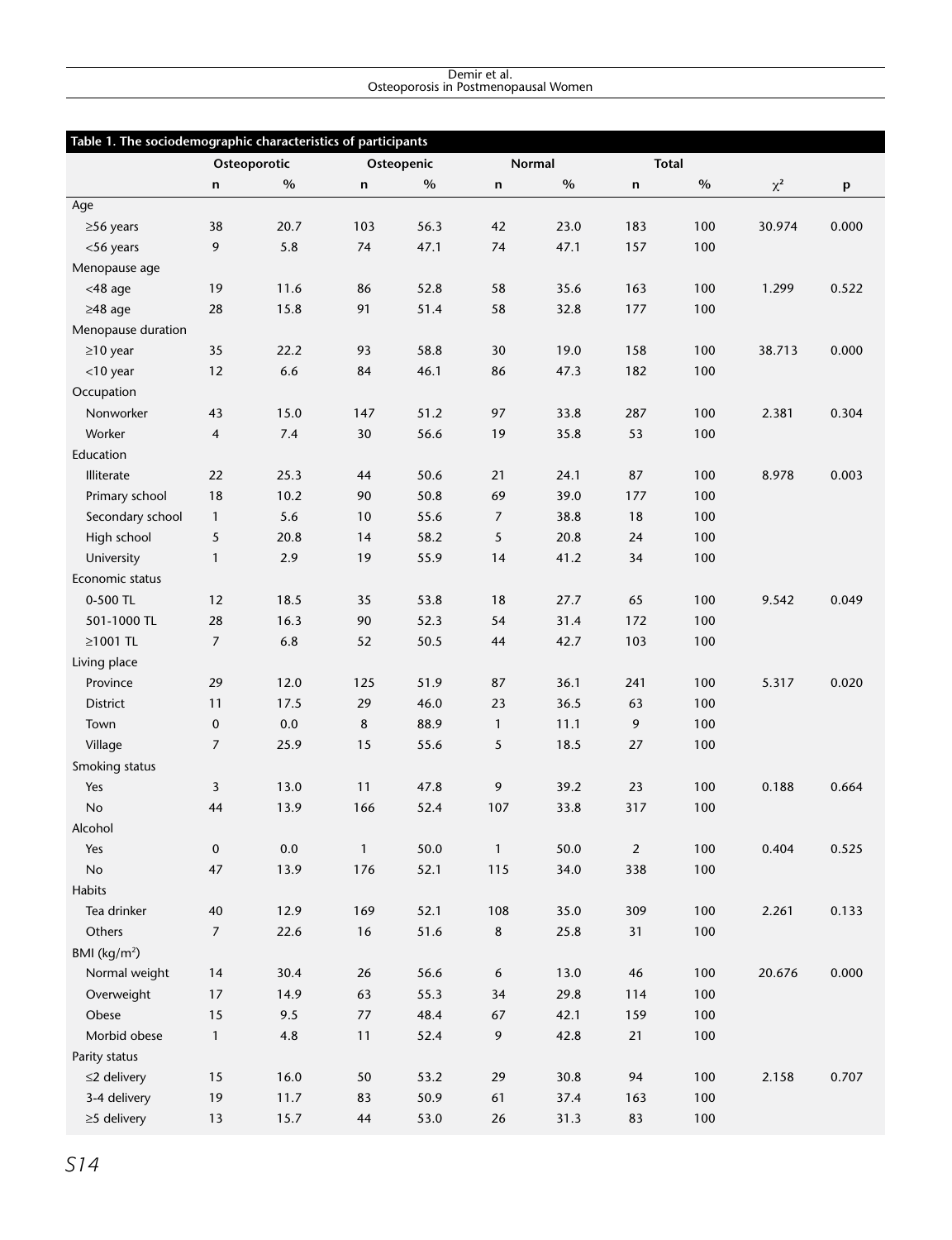#### Demir et al. Osteoporosis in Postmenopausal Women

| Table 2. The rate of major OP fracture risks calculated with BMD and without BMD |                  |      |    |                     |                      |      |  |  |
|----------------------------------------------------------------------------------|------------------|------|----|---------------------|----------------------|------|--|--|
|                                                                                  | $<$ 10% low risk |      |    | 10%-20% middle risk | $\geq$ 20% high risk |      |  |  |
|                                                                                  | n                | $\%$ | n  | $\%$                |                      | $\%$ |  |  |
| Major OP fracture using BMD                                                      | 322              | 94.7 | 17 | 5.0                 |                      | 0.3  |  |  |
| Major OP fracture without using BMD                                              | 312              | 91.8 | 26 | 7.6                 |                      | 0.6  |  |  |
| OP: osteoporosis; BMD: bone mineral density                                      |                  |      |    |                     |                      |      |  |  |

| Table 3. The rate of femur fracture risks calculated with BMD and without BMD |     |                 |   |                    |                      |      |  |  |  |
|-------------------------------------------------------------------------------|-----|-----------------|---|--------------------|----------------------|------|--|--|--|
|                                                                               |     | $<$ 5% low risk |   | 5%-10% middle risk | $\geq$ 10% high risk |      |  |  |  |
|                                                                               | n   | $\%$            | n | $\%$               |                      | $\%$ |  |  |  |
| Femur fracture with BMD                                                       | 333 | 97.9            |   | 1.8                |                      | 0.3  |  |  |  |
| Femur fracture without using BMD                                              | 330 | 97.1            |   | 2.3                |                      | 0.6  |  |  |  |
| <b>DMD</b> , hono minoral doncity                                             |     |                 |   |                    |                      |      |  |  |  |

BMD: bone mineral density

#### **Major OP fracture using BMD**



Figure 2. Linear regression analysis between major OP fracture risk with BMD and age OP: osteoporosis; BMD: bone mineral density

was low, 2.3% (n=8) was middle, and 0.6% (n=2) was in the high-risk group (Table 3).

When the correlation between major osteoporosis risk with BMD, age, and menopause period was examined, it was found that while there was a positive mild-degree relation, there was a positive highly significant relation between major osteoporosis risk without BMD, age, and menopause period (p<0.001). When linear regression analysis was done, it was found out that there was a positive statistically significant relation between major osteoporosis risk with BMD and without BMD and age (p<0.001); major OP fracture risk with BMD was attributed to age at 22.9% ( $R^2$ =0.229), and the major OP fracture risk increase without BMD was  $31.7\%$  (R<sup>2</sup>=0.317), attributed to age (Figure 2,3). When the correlation between major osteoporosis risk with BMD and without BMD and glucocorticoid use was examined, there was a negative mildly significant relation. There was positive mild relation between major osteoporosis risk with BMD and CRFs, and there was a positive, highly significant relation between major osteoporosis without BMD (p<0.001).

#### **Major OP fracture without using BMD**



Figure 3. Linear regression analysis between major OP fracture risk without BMD and age OP: osteoporosis; BMD: bone mineral density

When the correlation between femur fracture risk with BMD and without BMD and age was examined, it was seen that there was positive highly significant relation (p<0.001). In the linear regression analysis, there was a positive statistically significant relation between age and femur fracture risk with BMD and without BMD ( $p<0.001$ ). While 27% ( $R<sup>2</sup>=0.270$ ) of increases in femur fracture risk with BMD was attributed to age, the increase in femur fracture risk with BMD was attributed to age at 44.3%  $(R<sup>2</sup>=0.443)$ . The comparison of 10-year possible major OP fracture risk with BMD and without BMD according to age is seen in Figure 4.

The comparison of 10-year possible femur fracture risk with BMD and without BMD according to age is seen in Figure 5.

When the correlation between femur fracture risk with BMD and BMI was examined, it was seen that there was a negative, mildly significant relation. However, it was seen that there was a negative mildly significant relation between femur fracture risk with BMD and BMI (p<0.05). With the correlation between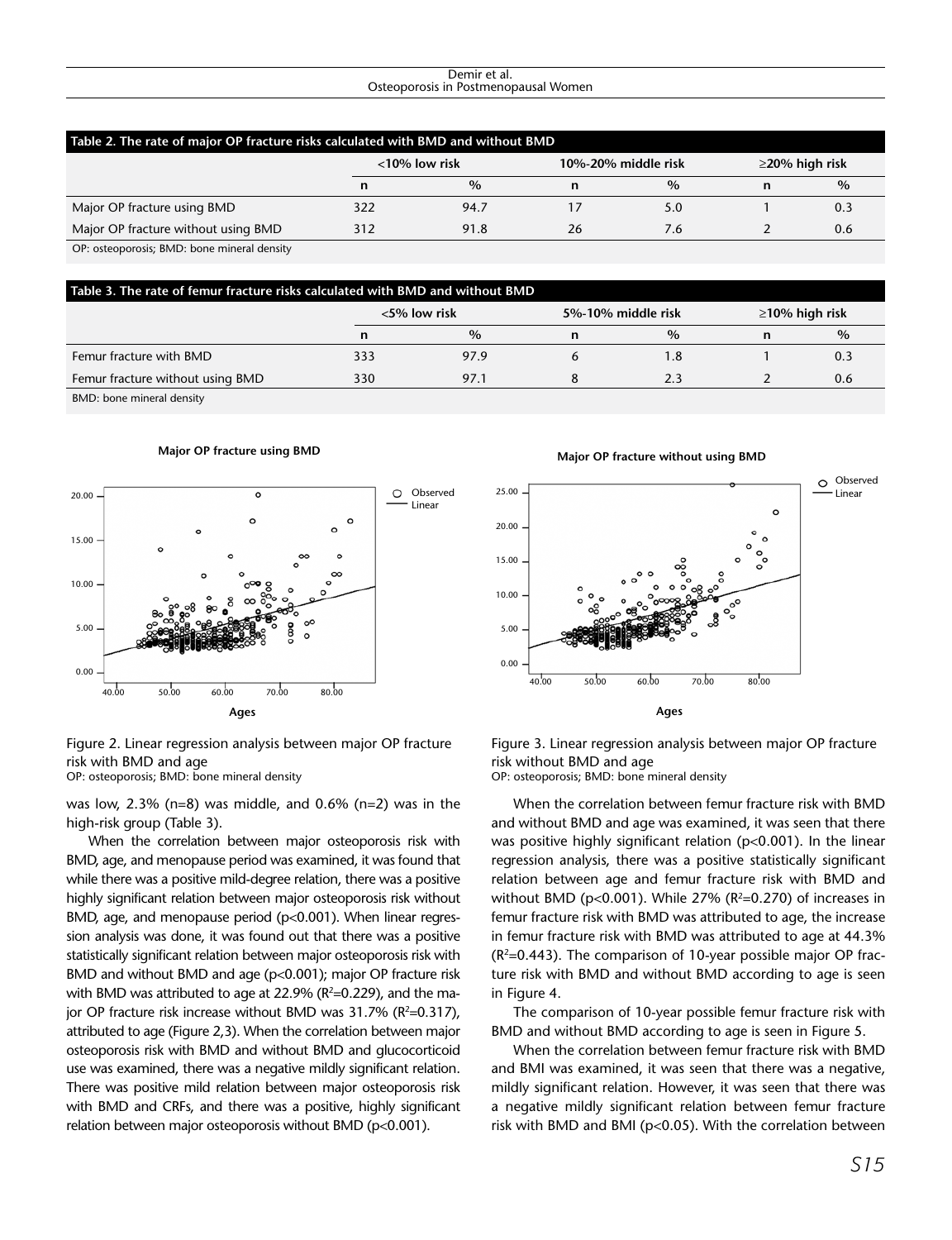

Figure 4. The comparison of 10-year possible major OP fracture risk with BMD and without BMD according to age BMD: bone mineral density

femur fracture risk with BMD and without BMD and previous fracture, it was seen that while there was a negative mildly significant relation, there was a positive weak relation between femur fracture with BMD and the number of CRFs, and there was a positive mildly significant correlation between femur fracture without BMD and the number of CRFs (p<0.001). Whether BMD was measured or not, the FRAX<sup>R</sup> fracture risk assessment criterion is important in the determination of fracture risk.

#### **Discussion**

In this study, the osteoporosis frequency in postmenopausal women who participated in our study was determined to be 13.8%. When osteoporosis risk factors were assessed, while OP frequency in those with 2 or fewer clinical risk factors was 12.8%, OP frequency was 28.0% in those with 3 or 4 risk factors. Baim (15) reported that use of the combination of bone density and clinical risk factors had improved the prediction of low-trauma fractures.

As the BMI of the participants increased, OP frequency decreased, and there was a statistically significant relation between BMI and OP incidence frequency. In their study, IPPOT found a positive relation between BMD and BMI (9). Barrera et al. (16) reported that high BMI has protective effects on femur neck BMD. These results support the results of our study and that fat tissue has protective effects against OP.

In our study, OP was seen in 21.8% of those with previous fracture history. In a study by Erkin et al. (17), 11 out of 77 geriatric patients had a fracture history. Seven of the patients with fracture history were found to be osteoporotic, and 3 of them were osteopenic.

In our study, there were 8 women with [rheumatoid arthritis](http://tureng.com/search/rheumatoid%20arthritis)  (RA), 5 of whom were osteopenic. None of them was OP. In another study, decreased BMD was commonly seen in RA patients (18).

In a study by Franek et al. (19) on the calculation of fracture risk in Poland, the authors accepted 10.0% to 20.0% as threshold levels for major OP fracture risk and 5.0% to 10.0% as threshold levels for femur fracture risk. But, they could not explain how facture risk threshold levels were determined. Although it is not clear how to accept high fracture risk as an intervention threshold, it is considered that in general, this threshold varies along societies, depending on financial capability (20).



Figure 5. The comparison of 10-year possible femur fracture risk with BMD and without BMD according to age

In their study, Fujiwara et al. (21) determined that the intervention threshold for 10-year major osteoporotic fracture risk for 50-year-olds is 5.0% and more than 20.0% for 80-year-olds and that in determining fracture risk, femur neck BMD use will be better compared to lumbar BMD.

In a study by Li et al. (22), OP frequency was 37.2%, 10 year estimated major osteoporotic fracture risk was 13.8% without considering BMD, femur fracture risk was 2.2%, and major osteoporotic fracture risk for women over 70 was found to be 24.3%. Kutlu et al. (23) found that for a major osteoporotic fracture, the probability ranged from 0.5% to 12.0% and from 0.1% to 7.1% with or without the measurement of BMD, respectively. These findings were similar to our results. In a multicenter retrospective study by Pedrazzoni et al. (24) in Italy, it was determined that the median value for 10-year facture risk in postmenopausal women was 7.5%, and for femur fracture risk, it was 1.7%. In 25.0% of the participants, the 10-year fracture risk for major osteoporosis was ≥12.1%, and for femur fracture risk, it was determined to be ≥4.1%.

Before discussing the results, the limitations of the present study must be considered.

Our data have been obtained from relatively small patient samples. This study was conducted in a medical faculty hospital, which limits our ability to generalize the results to a general Turkish population; however, this sample helped us to determine the osteoporosis (OP) risk factors in postmenopausal women and 10-year major osteoporosis and femur facture risks.

## **Conclusion**

In conclusion, the 10-year probability of fracture with and without BMD was calculated by using FRAX®. Following the assessment of fracture risk using FRAX® in the absence of BMD, the patient may be classified to be at low, intermediate, or high risk.

- Low risk-reassure, give lifestyle advice, and reassess in 5 years or less depending on the clinical context.
- Intermediate risk-measure BMD and recalculate the fracture risk to determine whether an individualis risk lies above or below the intervention threshold.
- High risk-can be considered for treatment without the need for BMD, although BMD measurement may sometimes be appropriate, particularly in younger postmenopausal women.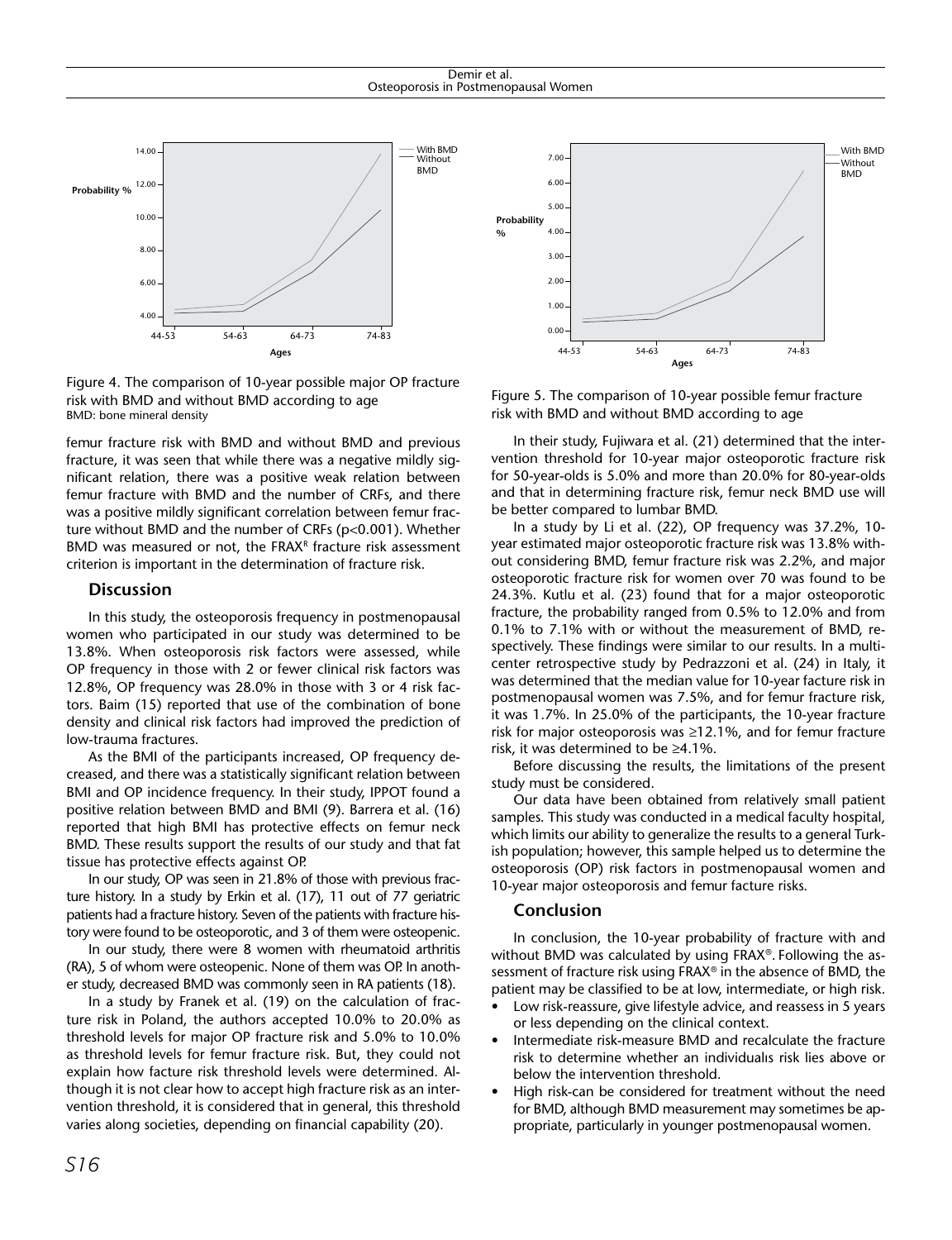Using FRAX® risk assessment criterion, which is developed based on unique data from each country and clinical risk factors, patients with high fracture risk can be determined at early periods, and proper osteoporosis treatments would be cost-effective. In this study, it has been determined that, with BMD or without BMD, the FRAX® risk assessment scale, which is used to assess 10-year OP fracture risk, is a significant, cost-effective, and easy-to-apply assessment criterion.

This study was conducted in a medical faculty hospital, which limits our ability to generalize the results to a general Turkish population; however, this sample helped us to determine the osteoporosis (OP) risk factors in postmenopausal women and 10-year major osteoporosis and femur facture risks.

**Ethics Committee Approval:** Ethics committee approval was received for this study from the ethics committee of Necmettin Erbakan University Faculty of Medicine.

**Informed Consent:** Written informed consent was obtained from patients who participated in this study.

**Peer-review:** Externally peer-reviewed.

**Author Contributions:** Concept - A.D., R.K., S.Ç.; Design - R.K., A.D.; Supervision - S.Ç.; Funding - A.D., R.K.; Materials - A.D., R.K.; Data Collection and/or Processing - A.D., R.K.; Analysis and/or Interpretation - R.K.; Literature Review - R.K.; Writer - A.D., R.K.; Critical Review - S.Ç., R.K.

**Acknowledgements:** This work was financially supported by Selcuk University, Scientific Projects Research Coordination (BAP). We wish to thank the participating women for their valuable collaboration and kindness.

**Conflict of Interest:** No conflict of interest was declared by the authors.

**Financial Disclosure:** The authors declared that this study has received no financial support.

**Etik Komite Onayı:** Bu çalışma için etik komite onayı Necmettin Erbakan Üniversitesi Tıp Fakültesi'nden alınmıştır.

**Hasta Onamı:** Yazılı hasta onamı bu çalışmaya katılan hastalardan alınmıştır.

**Hakem değerlendirmesi:** Dış bağımsız.

**Yazar Katkıları:** Fikir - A.D., R.K., S.Ç.; Tasarım - R.K., A.D.; Denetleme - S.Ç.; Kaynaklar - A.D., R.K.; Malzemeler - A.D., R.K.; Veri toplanması ve/veya işlemesi - A.D., R.K.; Analiz ve/veya yorum - R.K.; Literatür taraması - R.K.; Yazıyı yazan - A.D., R.K.; Eleştirel İnceleme - S.Ç., R.K.

**Teşekkür:** Bu çalışma Selçuk Üniversitesi Bilimsel Araştırma ve Projeler Koordinatörlüğü tarafından (10102014 sayılı BAP ile) finansal olarak desteklenmiştir. Çalışmaya katılan kadınlara da değerli işbirliği ve uyumları için teşekkür ederiz.

**Çıkar Çatışması:** Yazarlar çıkar çatışması bildirmemişlerdir.

**Finansal Destek:** Yazarlar bu çalışma için finansal destek almadıklarını beyan etmişlerdir.

# **References**

- 1. Yazici S, Yazici M, Korkmaz U, Engin Erkan M, Erdem Baki A, Erden I, et al. Relationship between blood pressure levels and bone mineral density in postmenopausal Turkish women. Arch Med Sci 2011;7:264-70. **[\[CrossRef\]](http://dx.doi.org/10.5114/aoms.2011.22077)**
- 2. FRAX WHO Fracture Risc Assessment Tool. http://www.shef.ac.uk/ FRAX/tool.jsp? location Value=] Accessed date: 10.09.2011.
- 3. Retornaz F, Seux V, Pauly V, Nouvellet S, Flecher X, Soubeyrand J, et al. A fracture - intervention program optimizes the management of osteoporosis. Geriatr Psychol Neuropsychiatr Vieil 2011;9:437-44.
- 4. Shahla A. Validity of bone mineral density and WHO fracture risk assessment thresholds in hip fractures. Arch Iran Med 2011;14:352-4.
- 5. Hadjidakis DJ, Kokkinakis EP, Sfakianakis ME, Raptis SA. Bone density patterns after normal and premature menopause. Maturitas 2003;44:279-86. **[[CrossRef](http://dx.doi.org/10.1016/S0378-5122(03)00040-9)]**
- 6. Kanis JA, Johnell O, Oden A, Johansson H, Mc Closkey E. FRAX™ and the assessment of fracture probability in men and women from the UK. Osteoporosis Int 2008;19:385-97. **[\[CrossRef\]](http://dx.doi.org/10.1007/s00198-007-0543-5)**
- 7. Dequeker J, Ranstam J, Valsson J, Sigurgevisson B, Allander E. The Mediterranean Osteoporosis (MEDOS) Study questionnaire. Clin Rheumatol 1991;10:54-72. **[[CrossRef\]](http://dx.doi.org/10.1007/BF02208034)**
- 8. Tuzun S, Eskiyurt N, Akarirmak U, Saridoğan M, Senocak M, Johansson H, et al. Incidence of hip fracture and prevalence of osteoporosis in Turkey: the FRACTURK Study. Osteoporosis Int 2012;23:949-55. **[[CrossRef](http://dx.doi.org/10.1007/s00198-011-1655-5)]**
- 9. Kara İH, Aydin S, Gemalmaz A, Aktürk Z, Yaman H, Bozdemir N, et al. Habitual tea drinking and bone mineral density in postmenopausal Turkish women: investigation of prevalence of postmenopausal osteoporosis in Turkey (IPPOT Study). Int J Vitam Nutr Res 2007;77:389-97. **[[CrossRef](http://dx.doi.org/10.1024/0300-9831.77.6.389)]**
- 10. WHO, Assesment of osteoporotic fracture risk and its role in screening for postmenopausal osteoporosis. WHO Technical report series 843,Geneva,1994. Available at: http://www.uspreventiveservicestaskforce.org/3rduspstf/osteoporosis/osteosumm2.htm. Accessed: 10.03.2012.
- 11. Johansson H, Kanis JA, McCloskey EV, Odén A, Devogelaer JP, Kaufman JM, et al. A FRAX(R) model for the assessment of fracture probability in Belgium. Osteoporos Int 2011;22:453-61. **[[CrossRef](http://dx.doi.org/10.1007/s00198-010-1218-1)]**
- 12. Guthrie JR, Ebelling PR, Dennerstein L, Wark JD. Risk factors for osteoporosis: prevalence, change, and association with bone density. Medscape Womens Health 2000;5:25-9.
- 13. Blank RD; FRAX(®) Position Development Conference Members. Official Positions for FRAX® clinical regarding prior fractures from Joint Official Positions Development Conference of the International Society for Clinical Densitometry and International Osteoporosis Foundation on FRAX®. J Clin Densitom 2011;14:205-11. **[\[CrossRef\]](http://dx.doi.org/10.1016/j.jocd.2011.05.009)**
- 14. Lorenc RS, Misiorowski W, Karczmarewicz E. Critical points in strategies for the diagnosis and treatment of osteoporosis. Endokrynol Pol 2009;60:124-33.
- 15. Baim S. Assessment of fracture risk. Rheum Dis Clin North Am 2011;37:453-70. **[[CrossRef](http://dx.doi.org/10.1016/j.rdc.2011.07.001)]**
- 16. Barrera G, Bunout D, Gattas V, de la Maza MP, Leiva L, Hirsch S. A high body mass index protects against femoral neck osteoporosis in healthy elderly subjects. Nutrition 2004;20:769-71. **[[CrossRef](http://dx.doi.org/10.1016/j.nut.2004.05.014)]**
- 17. Erkin G, Akınbingöl M, Gülsen ED, Aybay C, Özel S. The features of the geriatric patients who have bone mineral dansitometric measurements in our osteoporosis unit. Turkish Journal of Geriatrics 2004;7:84-8.